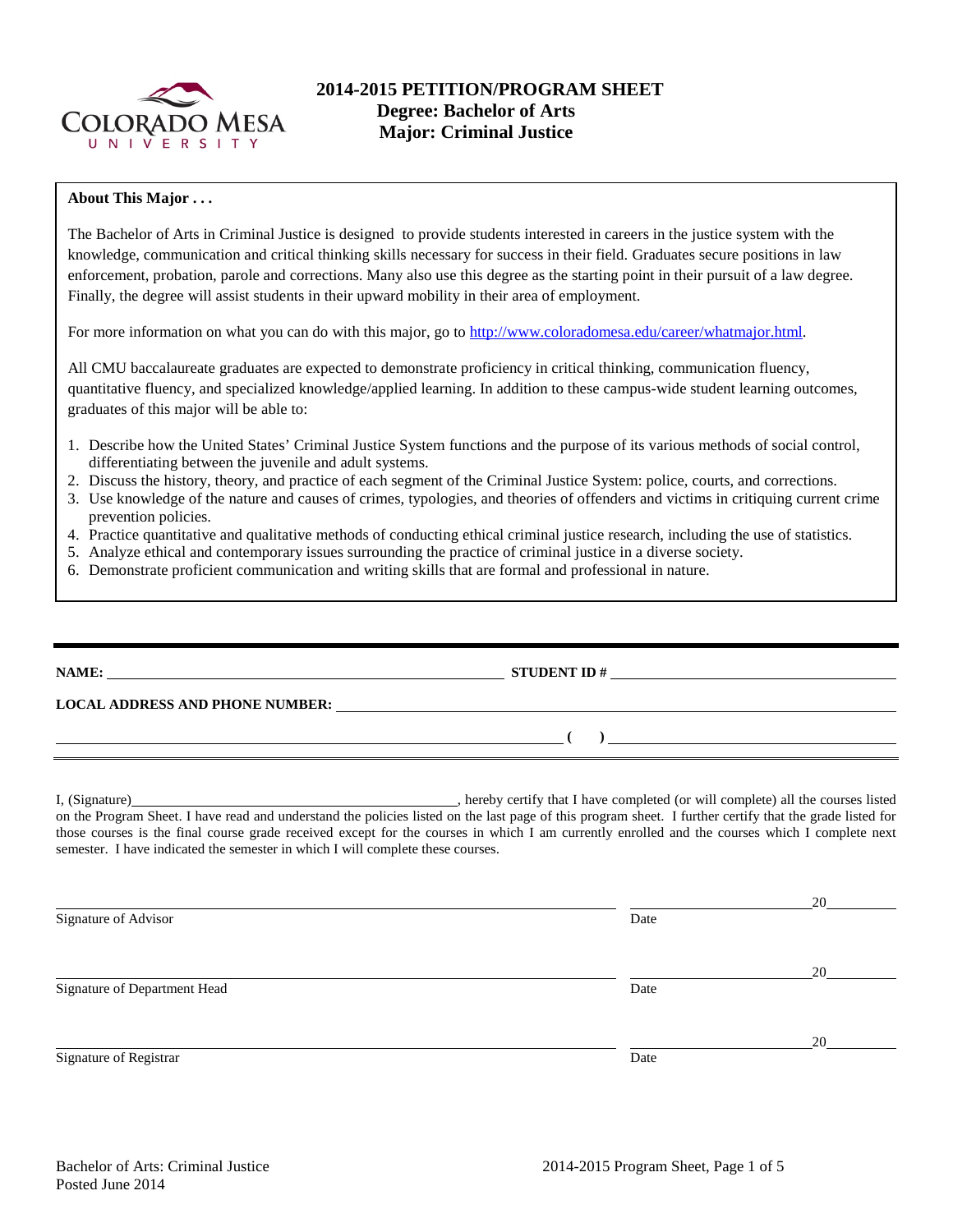#### **Students should work closely with a faculty advisor when selecting and scheduling courses prior to registration.**

Degree Requirements:

- 120 semester hours total (Students must complete a minimum of 30 of the last 60 hours of credit at CMU, with at least 15 semester hours in major discipline courses numbered 300 or higher.)
- 40 upper division credits (A minimum of 15 taken at the 300-400 course levels within the major at CMU).
- 2.5 cumulative GPA or higher in all CMU coursework
- 2.5 cumulative GPA or higher in coursework toward the major content area
- Pre-collegiate courses (usually numbered below 100) cannot be used for graduation.
- A student must follow the CMU graduation requirements either from 1) the program sheet for the major in effect at the time the student officially declares a major; or 2) a program sheet for the major approved for a year subsequent to the year during which the student officially declares the major and is approved for the student by the department head. Because a program may have requirements specific to the degree, the student should check with the faculty advisor for additional criteria. It is the student's responsibility to be aware of, and follow, all requirements for the degree being pursued. Any exceptions or substitutions must be approved by the student's faculty advisor and Department Head.
- When filling out the program sheet a course can be used only once.
- See the "Undergraduate Graduation Requirements" in the catalog for additional graduation information.

**GENERAL EDUCATION REQUIREMENTS** (31 semester hours) See the current catalog for a list of courses that fulfill the requirements below. If a course is on the general education list of options and a requirement for your major, you must use it to fulfill the major requirement and make a different selection within the general education requirement.

| Course No Title                  |                                                                                                                                                                                                                                                                                                                                    | Sem.hrs Grade Term/Trns |                 | <b>Core Classes</b> (27 semester hours)                                                                              |   |                                                                                    |
|----------------------------------|------------------------------------------------------------------------------------------------------------------------------------------------------------------------------------------------------------------------------------------------------------------------------------------------------------------------------------|-------------------------|-----------------|----------------------------------------------------------------------------------------------------------------------|---|------------------------------------------------------------------------------------|
|                                  |                                                                                                                                                                                                                                                                                                                                    |                         | <b>CRMJ 301</b> | Criminal Procedure                                                                                                   | 3 |                                                                                    |
|                                  |                                                                                                                                                                                                                                                                                                                                    |                         | <b>CRMJ 315</b> | Research Methods in CJ                                                                                               | 3 |                                                                                    |
|                                  | <b>English</b> (6 semester hours, must receive a grade of "C" or better and                                                                                                                                                                                                                                                        |                         | <b>CRMJ 485</b> | <b>Research Methods II</b>                                                                                           | 3 |                                                                                    |
|                                  | must be completed by the time the student has 60 semester hours.)                                                                                                                                                                                                                                                                  |                         | <b>CRMJ 311</b> | Victimology                                                                                                          | 3 |                                                                                    |
|                                  | ENGL 111 English Composition                                                                                                                                                                                                                                                                                                       | 3                       | <b>CRMJ 325</b> | Juvenile Justice & Delinquency 3                                                                                     |   | $\overline{\phantom{a}}$ and $\overline{\phantom{a}}$ and $\overline{\phantom{a}}$ |
|                                  | ENGL 112 English Composition                                                                                                                                                                                                                                                                                                       | 3                       | <b>CRMJ 370</b> | Criminology                                                                                                          | 3 |                                                                                    |
|                                  |                                                                                                                                                                                                                                                                                                                                    |                         | <b>CRMJ</b> 420 | Criminal Law                                                                                                         | 3 |                                                                                    |
|                                  | <b>Math:</b> MATH 110 or higher (3 semester hours, must receive a grade                                                                                                                                                                                                                                                            |                         | <b>CRMJ 490</b> | Capstone: Comparative CJ                                                                                             | 3 |                                                                                    |
|                                  | of "C" or better, must be completed by the time the student has 60                                                                                                                                                                                                                                                                 |                         | <b>CRMJ 387</b> | Crime & Inequality                                                                                                   | 3 | the control of the control of the                                                  |
| semester hours.)                 |                                                                                                                                                                                                                                                                                                                                    |                         | <b>or</b>       |                                                                                                                      |   |                                                                                    |
|                                  |                                                                                                                                                                                                                                                                                                                                    |                         | SOCO 316        | Social Inequalities                                                                                                  | 3 |                                                                                    |
|                                  | <b>Humanities</b> (3 semester hours)                                                                                                                                                                                                                                                                                               |                         | page 3          | <b>Restricted Criminal Justice Electives (18 Semester Hours)</b> See list on                                         |   |                                                                                    |
|                                  | <b>Social and Behavioral Sciences</b> (6 semester hours)                                                                                                                                                                                                                                                                           |                         |                 |                                                                                                                      |   |                                                                                    |
| <b>PSYC 150</b>                  | General Psychology                                                                                                                                                                                                                                                                                                                 | 3                       |                 | <u> 1999 - 1999 - 1999 - 1999 - 1999 - 1999 - 1999 - 1999 - 1999 - 1999 - 1999 - 1999 - 1999 - 1999 - 1999 - 199</u> |   |                                                                                    |
| <b>SOCO 260</b><br><sub>or</sub> | General Sociology                                                                                                                                                                                                                                                                                                                  | 3                       |                 |                                                                                                                      |   |                                                                                    |
| <b>SOCO 264</b>                  | <b>Social Problems</b>                                                                                                                                                                                                                                                                                                             | 3                       |                 |                                                                                                                      |   |                                                                                    |
|                                  | <b>Natural Sciences</b> (7 semester hours, one course must include a lab)                                                                                                                                                                                                                                                          |                         |                 |                                                                                                                      |   |                                                                                    |
|                                  |                                                                                                                                                                                                                                                                                                                                    |                         |                 | <b>Unrestricted Electives</b> (12 semester hours from any of the following                                           |   |                                                                                    |
|                                  | ___ __L __________________ ____ _____ ____                                                                                                                                                                                                                                                                                         |                         |                 | disciplines: Criminal Justice, Political Science, Psychology, Public<br>Administration, and/or Sociology)            |   |                                                                                    |
| <b>HIST</b>                      | <b>History</b> (3 semester hours)<br><u> 1980 - Andrea Andrews, amerikansk politik (d. 1980)</u>                                                                                                                                                                                                                                   |                         |                 |                                                                                                                      |   |                                                                                    |
|                                  | <b>Fine Arts</b> (3 semester hours)                                                                                                                                                                                                                                                                                                |                         |                 |                                                                                                                      |   |                                                                                    |
|                                  | $\mathbf{1}$ $\mathbf{1}$ $\mathbf{2}$ $\mathbf{3}$ $\mathbf{4}$ $\mathbf{5}$ $\mathbf{6}$ $\mathbf{7}$ $\mathbf{8}$ $\mathbf{8}$ $\mathbf{1}$ $\mathbf{5}$ $\mathbf{8}$ $\mathbf{1}$ $\mathbf{5}$ $\mathbf{1}$ $\mathbf{1}$ $\mathbf{5}$ $\mathbf{1}$ $\mathbf{1}$ $\mathbf{5}$ $\mathbf{1}$ $\mathbf{1}$ $\mathbf{1}$ $\mathbf{$ |                         |                 | 0.0110017R<br>$\mathbf{r}$ $\mathbf{r}$                                                                              |   |                                                                                    |

| Course No Title                                                                                         | Sem.hrs Grade Term/Trns |
|---------------------------------------------------------------------------------------------------------|-------------------------|
| <b>OTHER LOWER DIVISION REQUIREMENTS (6 semester hours)</b>                                             |                         |
| <b>Kinesiology</b> (3 semester hours)                                                                   |                         |
| KINE 100 Health and Wellness                                                                            |                         |
|                                                                                                         |                         |
|                                                                                                         |                         |
| <b>Applied Studies</b> (3 semester hours)                                                               |                         |
| <b>FOUNDATION COURSES</b> (26 semester hours – must receive a grade<br>of "C" or better in all courses) |                         |

Two **consecutive** classes in the **same** foreign language. FLAS 114 & 115 will **NOT** fulfill this requirement.

| ы       |  |  |
|---------|--|--|
| m.<br>н |  |  |

| CRMJ 110 | Orientation to CJ Inquiry          |   |  |
|----------|------------------------------------|---|--|
| CRMJ 201 | Introduction to Criminal Justice 3 |   |  |
| STAT 215 | Statistics for So and Beh. Sci     |   |  |
| CRMJ 302 | Ethics in Criminal Justice         | 3 |  |
| CRMJ 310 | The Police Process                 |   |  |
| CRMJ 320 | Corrections                        |   |  |
| CRMJ 328 | The American Court System          | 3 |  |
|          |                                    |   |  |

#### **B.A. CRIMINAL JUSTICE MAJOR REQUIREMENTS**

(45 semester hours – must receive a grade of "C" or better in all core and restricted elective courses)

|                 | <b>Core Classes</b> (27 semester hours) |   |  |
|-----------------|-----------------------------------------|---|--|
| <b>CRMJ 301</b> | Criminal Procedure                      | 3 |  |
| <b>CRMJ 315</b> | Research Methods in CJ                  | 3 |  |
| CRMJ 485        | Research Methods II                     |   |  |
| <b>CRMJ 311</b> | Victimology                             | 3 |  |
| CRMJ 325        | Juvenile Justice & Delinquency 3        |   |  |
| <b>CRMJ 370</b> | Criminology                             | 3 |  |
| <b>CRMJ</b> 420 | Criminal Law                            | 3 |  |
| CRMJ 490        | Capstone: Comparative CJ                | 3 |  |
| CRMJ 387        | Crime & Inequality                      | 3 |  |
| or              |                                         |   |  |
| SOCO 316        | Social Inequalities                     | 3 |  |
|                 |                                         |   |  |

Bachelor of Arts: Criminal Justice 2014-2015 Program Sheet, Page 2 of 5

Posted June 2014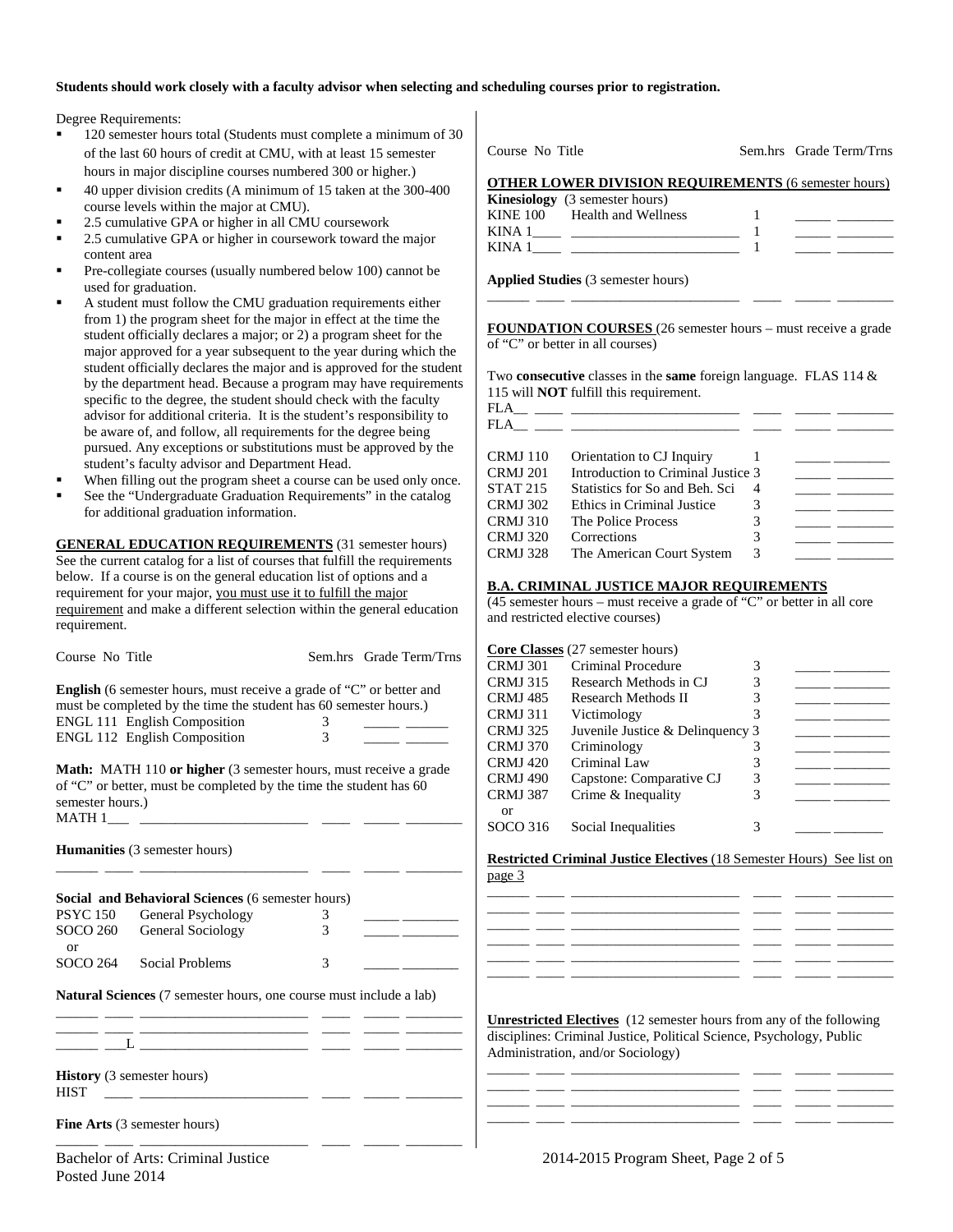### **Criminal Justice Electives (18 credits)**

CRMJ 330 Domestic Violence (3) CRMJ 335 Community Policing CRMJ 340 Community Corrections (3) CRMJ 360 Crime & Deviance (3) CRMJ 375 Women & Crime (3) CRMJ 395 Independent Study (1-3) CRMJ 396 Topics**\*** (1-3) CRMJ 405 Civil Liability for Law Enforcement and Corrections (3) CRMJ 425 Trial, Evidence, and Legal Advocacy (3) CRMJ 465 Contemporary Issues in Criminal Justice (3) \* CRMJ 499 Internship (1-15) \*\* PSYC 320 Social Psychology (3) PSYC 410 Drugs and Human Behavior (3) PSYC 425 Forensic Psychology (3) SOCO 325 Racial & Ethnic Relations (3) SOCO 400 Classical Social Theory (3)

## **Other elective options will be considered on a case-by-case basis.**

\* May be taken more than one time if the course has a different topic. \*\* May only count as 1 to 3 credits toward the 15 requisite credits.

**Selective Admissions:** Completion of 7 credits of Criminal Justice courses to include CRMJ 101, CRMJ 201, and one other Criminal Justice foundation course, MATH 110 (or higher), ENG 111, and STAT 215 – all with a "C" or better. GPA within these subjects must be at least 2.5. Overall cumulative GPA after 45 credit hours (approximately 3 semesters) must be at least 2.5. Transfer students will be evaluated on a case-by-case basis.

\*Note: Students must earn a "C" or better in both CRMJ 101 and CRMJ 201 prior to enrolling in any additional program specific courses. All foundational courses must be completed with a "C" or better before enrolling in any other upper-division Criminal Justice courses. Please see the Criminal Justice Student Handbook for more information.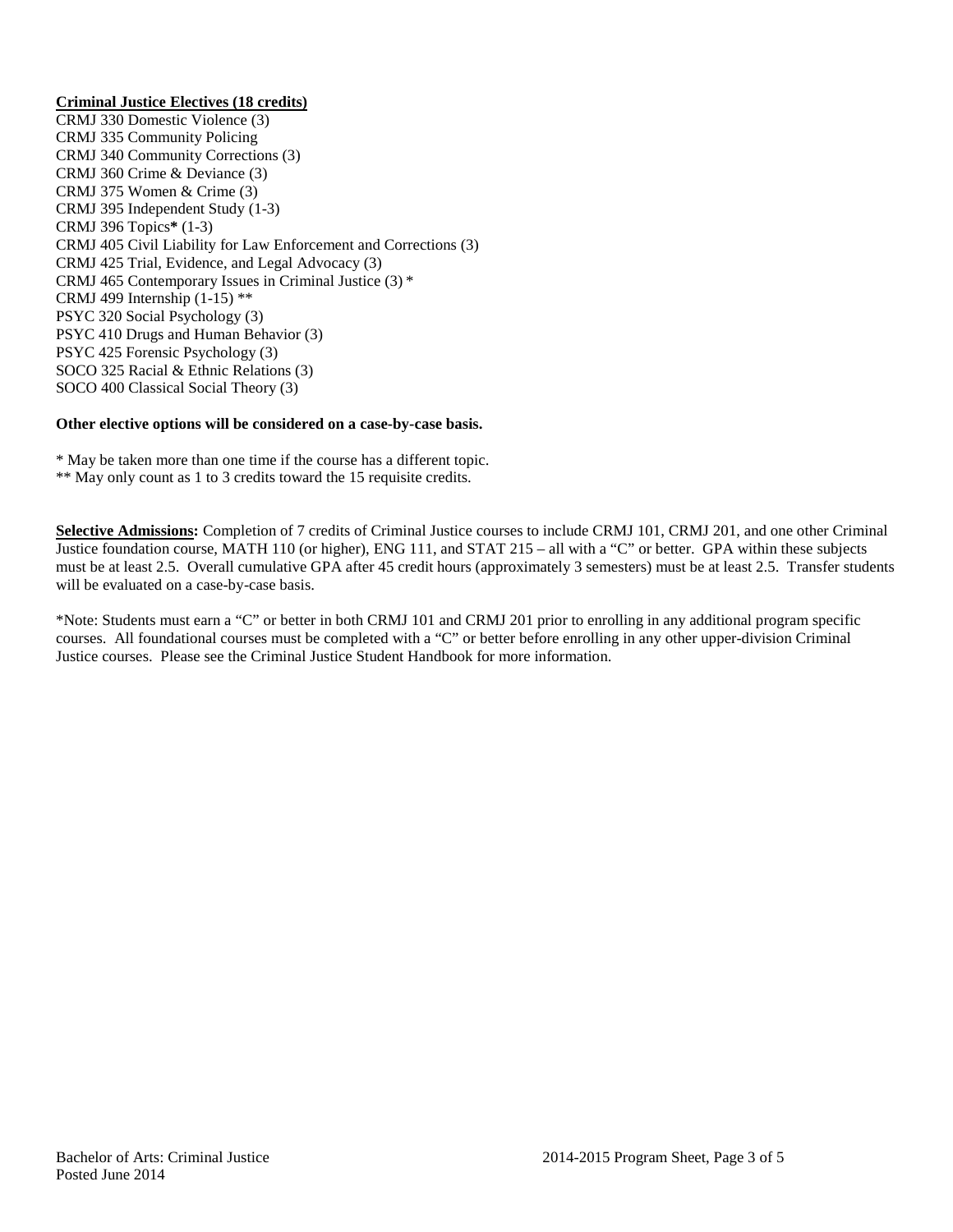# **SUGGESTED COURSE SEQUENCING FOR A MAJOR IN CRIMINAL JUSTICE**

This is a recommended sequence of course work. Certain courses may have prerequisites or are only offered during the Fall or Spring semesters. It is the student's responsibility to meet with the assigned advisor and check the 2 year course matrix on the Colorado Mesa website for course availability.

## **FRESHMAN YEAR**

| <b>Fall Semester</b>                                | <b>Hours</b> | <b>Spring Semester</b>                    | <b>Hours</b> |
|-----------------------------------------------------|--------------|-------------------------------------------|--------------|
| <b>ENGL 111 English Composition</b>                 |              | <b>ENGL 112 English Composition</b>       |              |
| <b>General Education History</b>                    |              | <b>General Education Humanities</b>       |              |
| <b>General Education Applied Studies</b>            |              | <b>General Education Mathematics</b>      |              |
| <b>General Education Social/Behavioral Sciences</b> | 3            | CRMJ 201 Introduction to Criminal Justice |              |
| <b>General Education Science</b>                    | 3            | KINE 100 Health and Wellness              |              |
| CRMJ 110 Orientation to Criminal Justice            |              | KINA Activities (2 courses)               |              |
|                                                     | 16           |                                           |              |

# **SOPHOMORE YEAR**

| <b>Fall Semester</b>                                | <b>Hours</b> | <b>Spring Semester</b>                                 | <b>Hours</b> |
|-----------------------------------------------------|--------------|--------------------------------------------------------|--------------|
| <b>General Education Fine Arts</b>                  |              | General Education Science with a Lab                   |              |
| Foundation Course (Foreign Language)                |              | Foundation Course (Foreign Language)                   |              |
| <b>General Education Social/Behavioral Sciences</b> |              | CRMJ 302 Ethics in Criminal Justice                    |              |
| <b>CRMJ</b> 310 Police Process                      |              | CRMJ 328 The American Court System                     |              |
| CRMJ 320 Corrections                                |              | STAT 215 Statistics for the Social/Behavioral Sciences |              |
|                                                     |              |                                                        |              |

# **JUNIOR YEAR**

| <b>Fall Semester</b>                          | <b>Hours</b> | <b>Spring Semester</b>        | <b>Hours</b> |
|-----------------------------------------------|--------------|-------------------------------|--------------|
| CRMJ 315 Research Methods in Criminal Justice |              | CRMJ 485 Research Methods II  |              |
| <b>CRMJ</b> 301 Criminal Procedure            |              | CRMJ 325 Juvenile Delinquency |              |
| CRMJ 311 Victimology                          |              | CRMJ 370 Criminology          |              |
| Criminal Justice Elective                     |              | Criminal Justice Elective     |              |
| Unrestricted Elective                         |              | Unrestricted Elective         |              |
|                                               |              |                               |              |

# **SENIOR YEAR**

| <b>Fall Semester</b>         | <b>Hours</b> | <b>Spring Semester</b>            | <b>Hours</b>  |
|------------------------------|--------------|-----------------------------------|---------------|
| CRMJ 420 Criminal Law        |              | CRMJ 490 Capstone: Comparative CJ |               |
| CRMJ 387 Crime & Inequality  | 3            | Criminal Justice Elective         |               |
| or                           |              | Criminal Justice Elective         | $\mathcal{E}$ |
| SOCO 316 Social Inequalities |              | Unrestricted Elective             |               |
| Criminal Justice Elective    |              |                                   | 12            |
| Criminal Justice Elective    |              |                                   |               |
| <b>Unrestricted Elective</b> |              |                                   |               |
|                              |              |                                   |               |